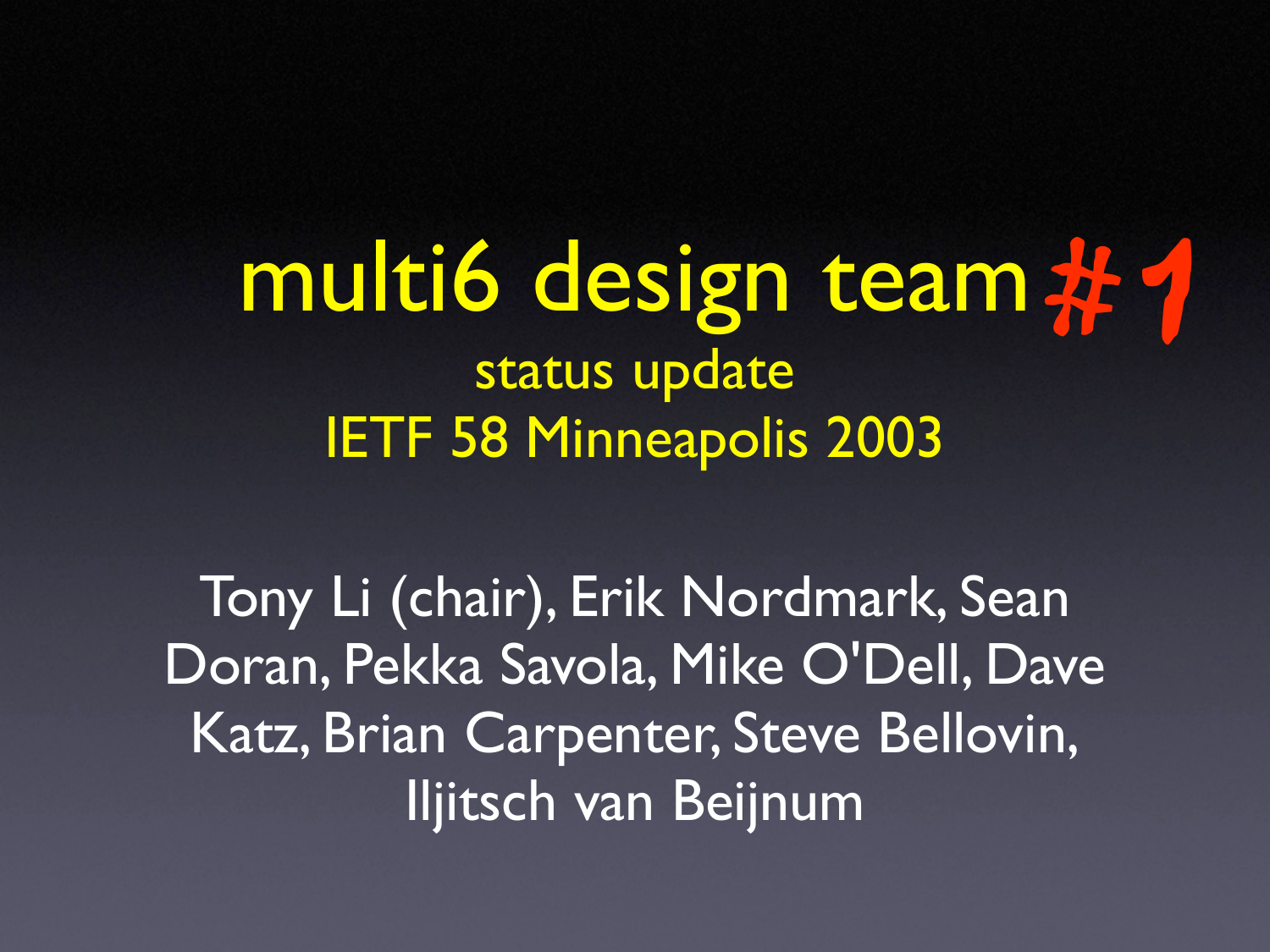## loc/id separation

- Identifiers are stable, for use by transport protocols and applications
- Locators are subject to change, used to navigate packets through the network
- Traditionally the IP address has always served both functions
- DT has adopted shim layer between IP and transport as working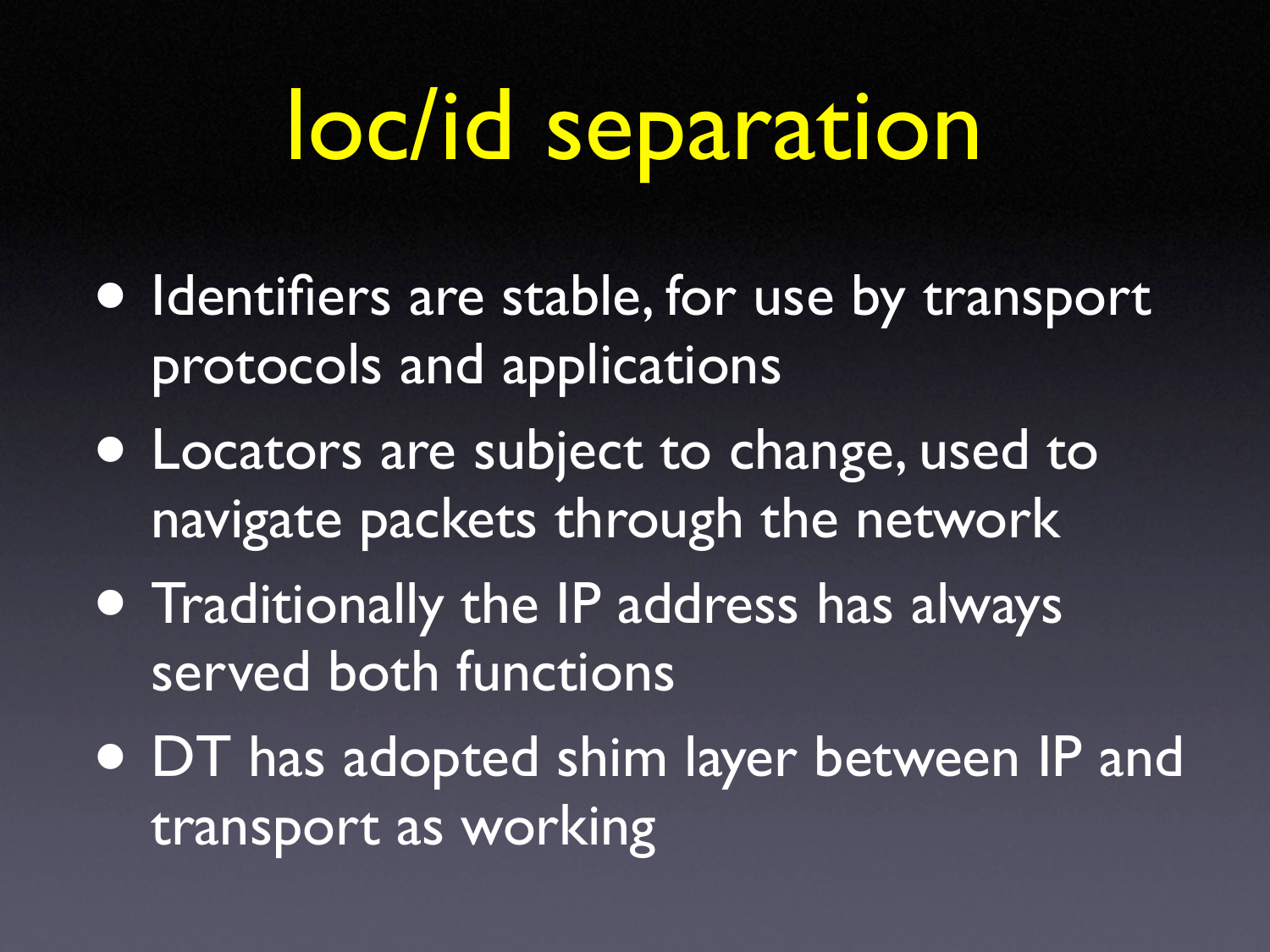# DT considering

• Drafts: • Threats • NOID • SIM-CB128 **• CB64** • Missed cutoff: • cryptoid.txt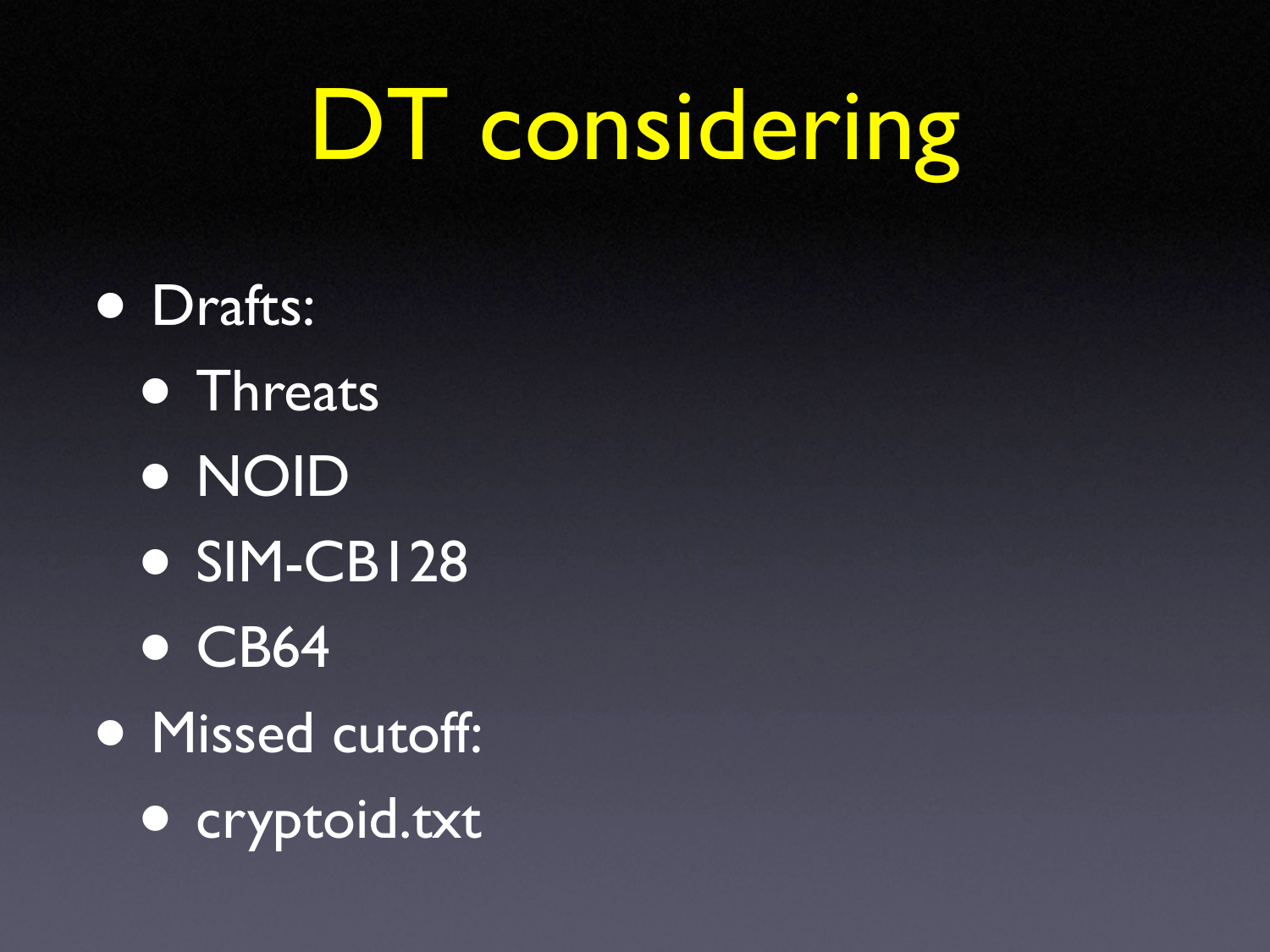#### Threats draft

- Erik Nordmark will be presenting
- Allowing locator change = security holes
- Means additional work required (reverse lookups, crypto) to plug these holes
- Similar to Mobility in IPv6 (thanks guys)
- However, can't just use MIPv6 mechanisms (Erik will tell you why!)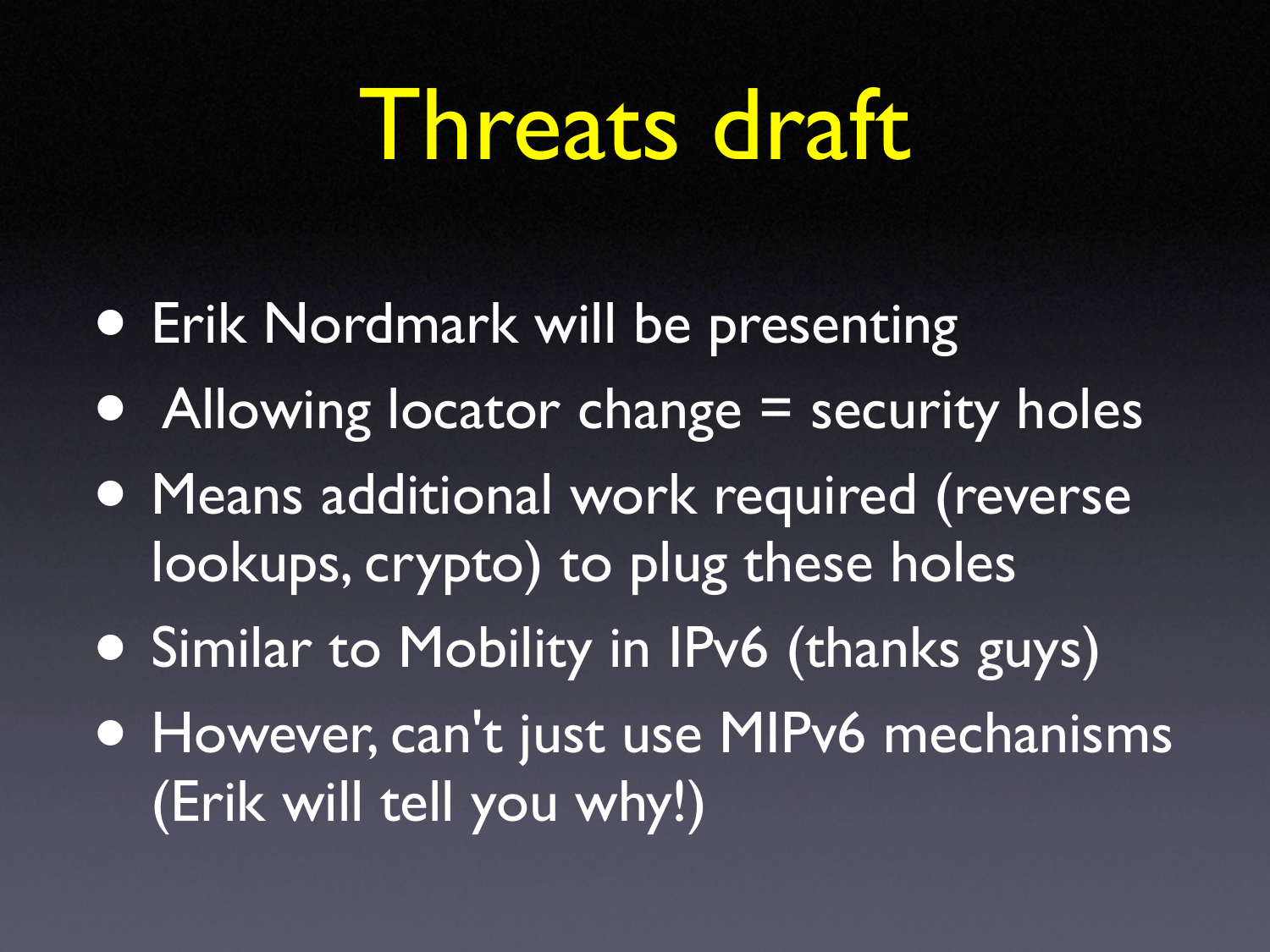### NOID

- There is no identifier beyond the FQDN
- (But we 're not making the FQDN do additional ID work either)
- ULP uses <sup>a</sup> single locator during (its idea of) a session
- Shim layer recovers additional locators through reverse $\Rightarrow$  forward $\Rightarrow$  reverse DNS
- Then changes locators when needed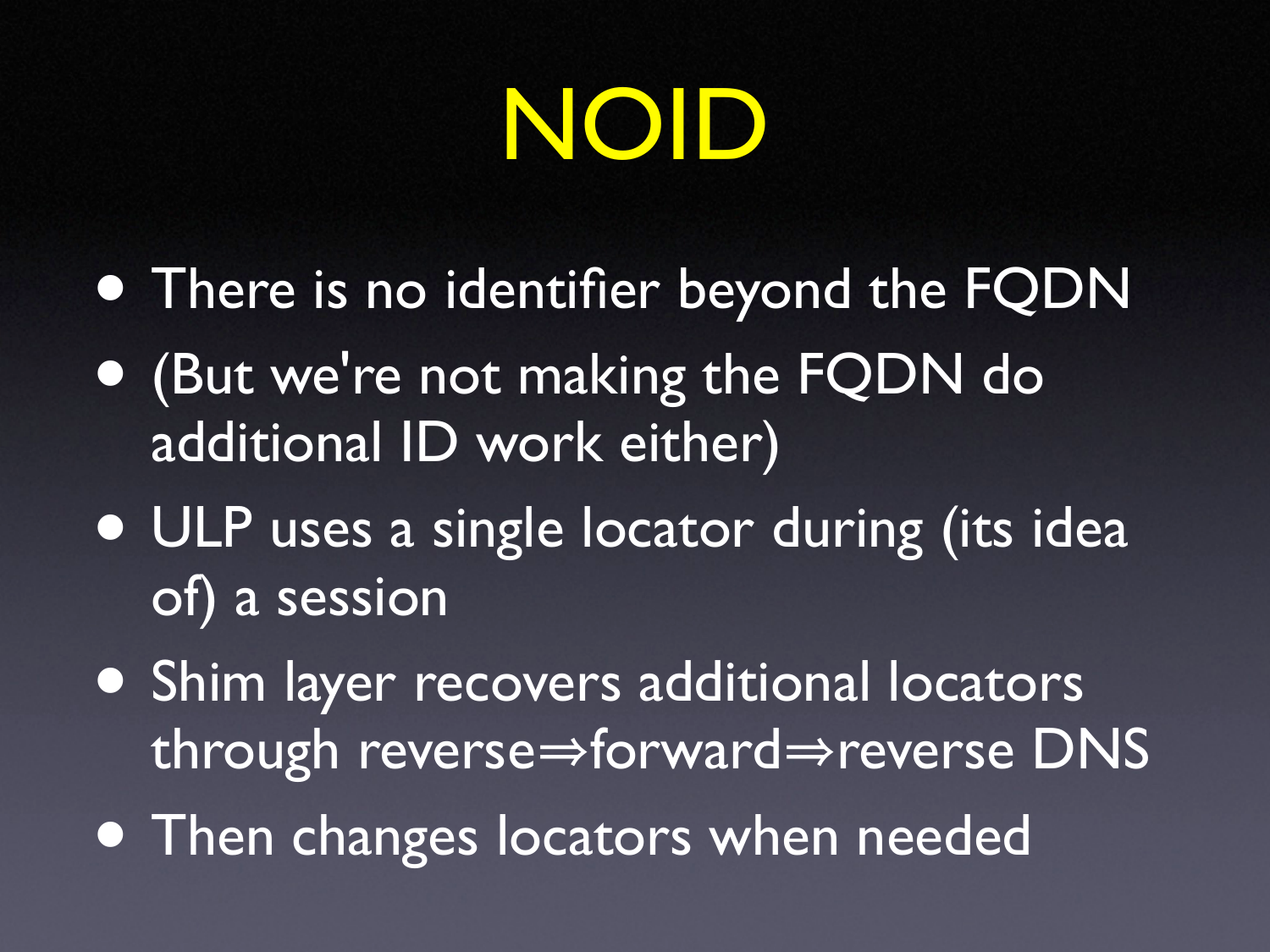### SIM-CB128

- Secure Identity Multihoming 128 bit cryptobased identifier
- Identifier is 128 bit hash of a public key
- ID is similar to HIP,rest is different
- FQDN points to both ID and locators
- Can't map from ID to locators or FQDN
- Rehoming secured by PK crypto exchange
- No PKI: key is authenticated by hash in ID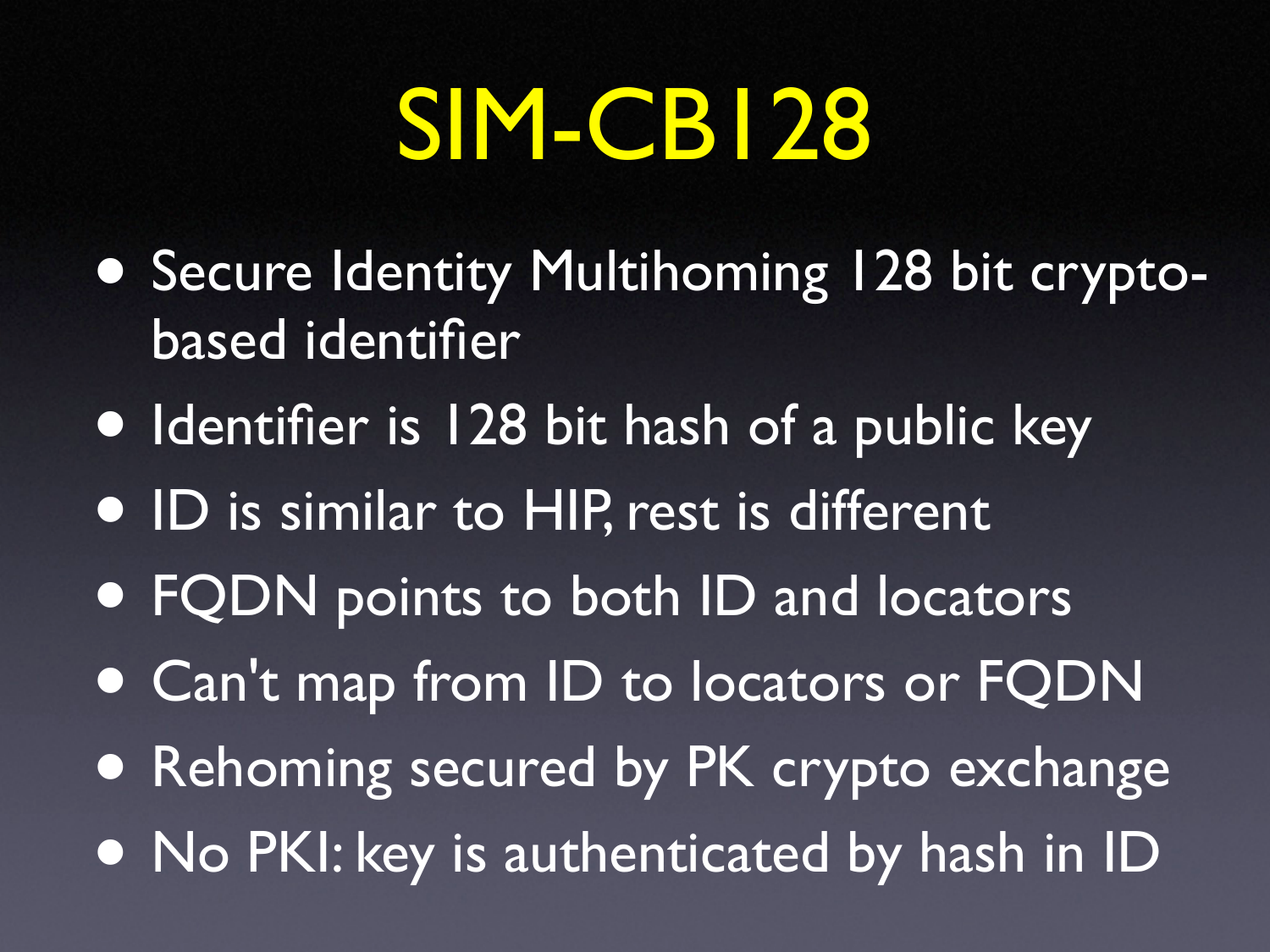

- Similar to SIM-CB128, but shorter hash
- Allows for both locator and ID part in IPv6 address which can be in reverse DNS
- Also similar to NOID as ULPs see locator bits (but those no changes during session!)
- ULP and application aren't aware of ID vs locator bits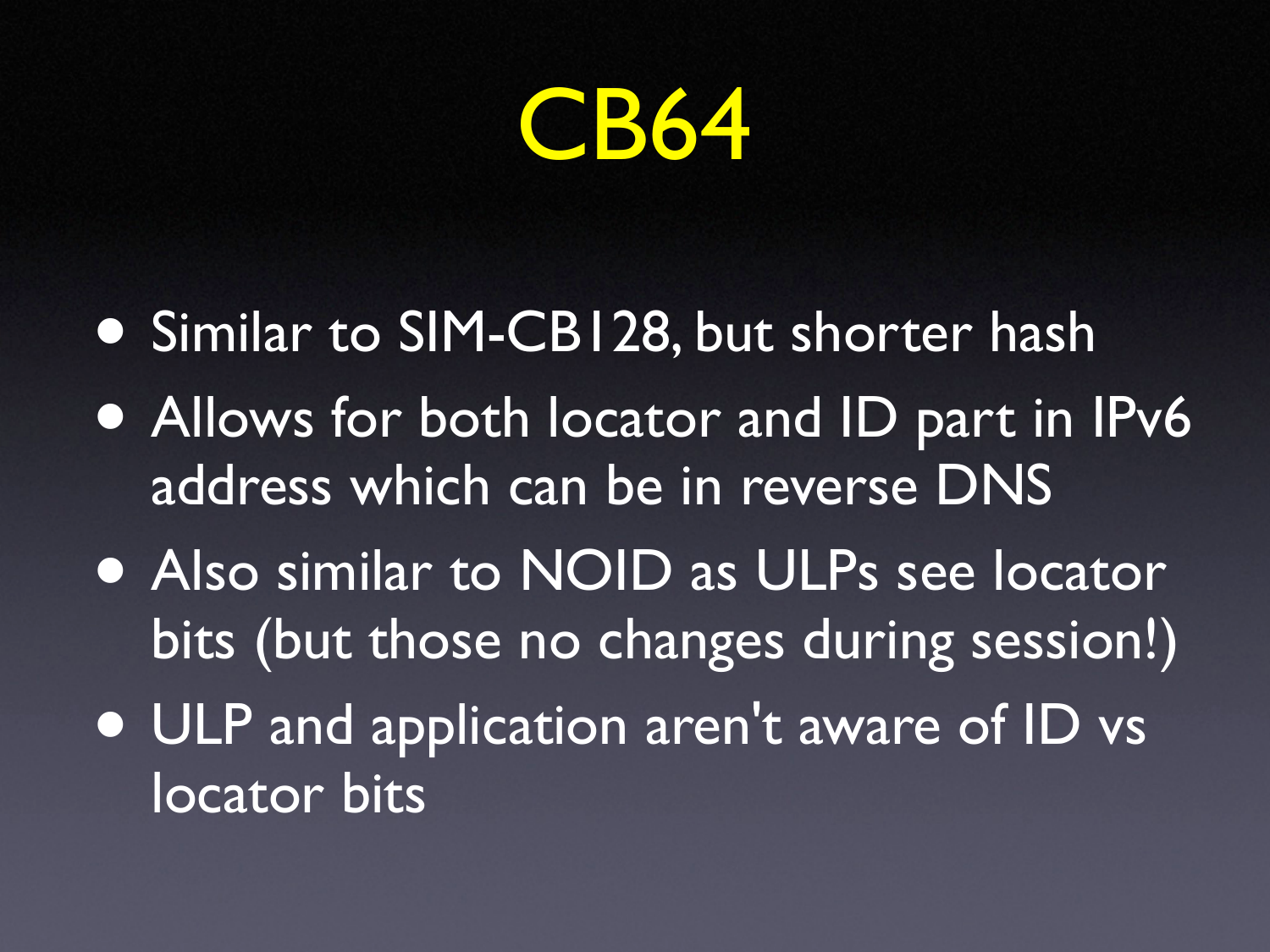# " cryptoid.txt"

- No acronym yet, missed cutoff (2 x ouch)
- Very similar to CB64
- But identifier has internal structure:
	- $\bullet$  44 or 48 bits site ID (= hash)
	- 12 or 16 bits host ID  $(=$  just a number)
- Expand/contract  $64 \Leftrightarrow 128$  bits
- Allows hiding locator from ULP but have both locator and ID bits on the wire